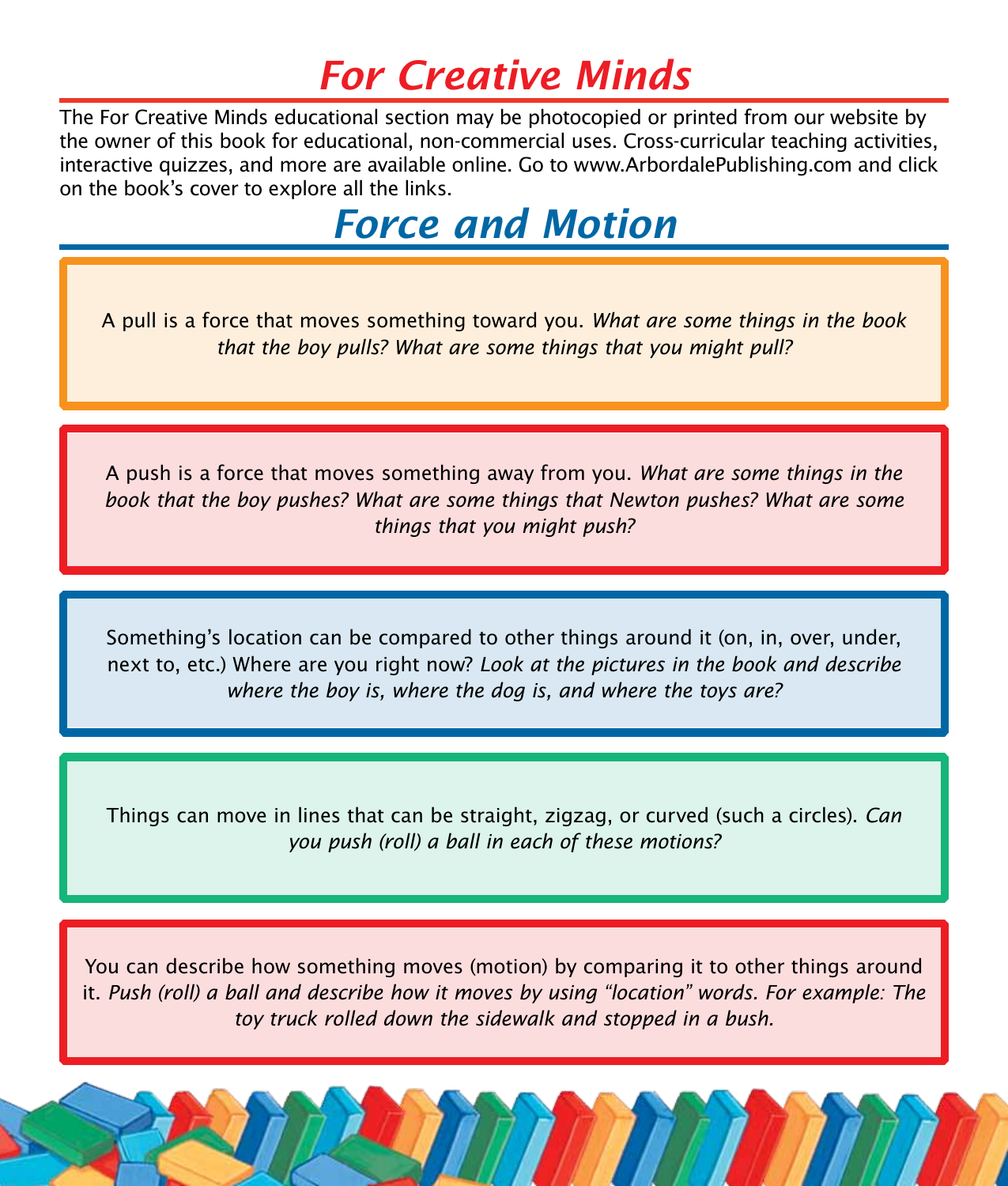Things can move at different speeds (fast. or slow). *Can you push (roll) a ball so it goes fast and slow? What are you doing to change the speed of the ball?*

How fast or slow something moves depends on how hard or soft the push or pull and how heavy the thing is. *Push (roll) balls of different sizes and weights (a ping pong ball, a tennis ball, a baseball, a basketball, or a bowling ball). If you push the ball with the same force, which one do you think will go farthest and why?*

Forces can change the direction of something that is moving. *Have someone push a ball toward you. What will you do to make the ball go the other way? What kind of force are you using? Can the other person use that same force to send the ball back to you again?*

Friction slows or stops something from moving (motion). *What are some of the friction forces that slow or stop things from moving in the book? What are some ways that you can slow or stop a ball from rolling? Does the surface the ball rolls on matter on how fast or far the ball rolls? Try rolling a ball on different surfaces to see.*

Gravity is a force that pulls things towards the Earth—what goes up will come down. *Can you throw anything in the air without it coming back down?*

*Food for thought: What are some things you can do to help a ball roll fast and far? What do you think might happen if you push a ball twice as hard as a previous push?*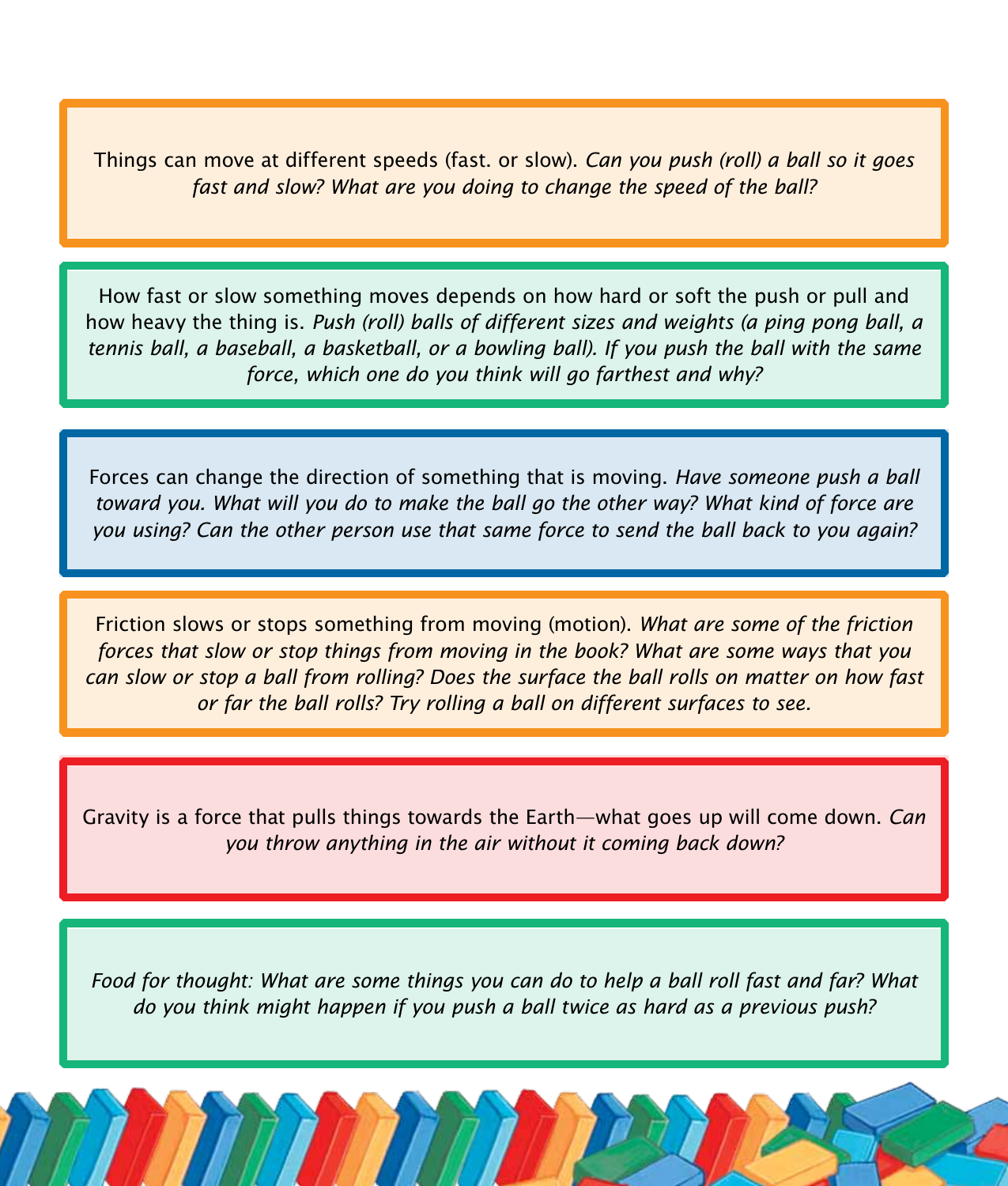- When riding a bike, you push down on the pedals. 1.
- $\overline{S}$ . A ball is pushed up into the air, but gravity pulls it back down again.
- 
- The dad is pushing and the boy is pulling the wagon. 3.
- Newton pushed one domino and each domino pushes another. 4.
- 







Decide which of the illustrations show pushes or pulls. Illustrations may apply to more than one force. Possible answers are upside down at the bottom of the page.

## *Matching Forces*